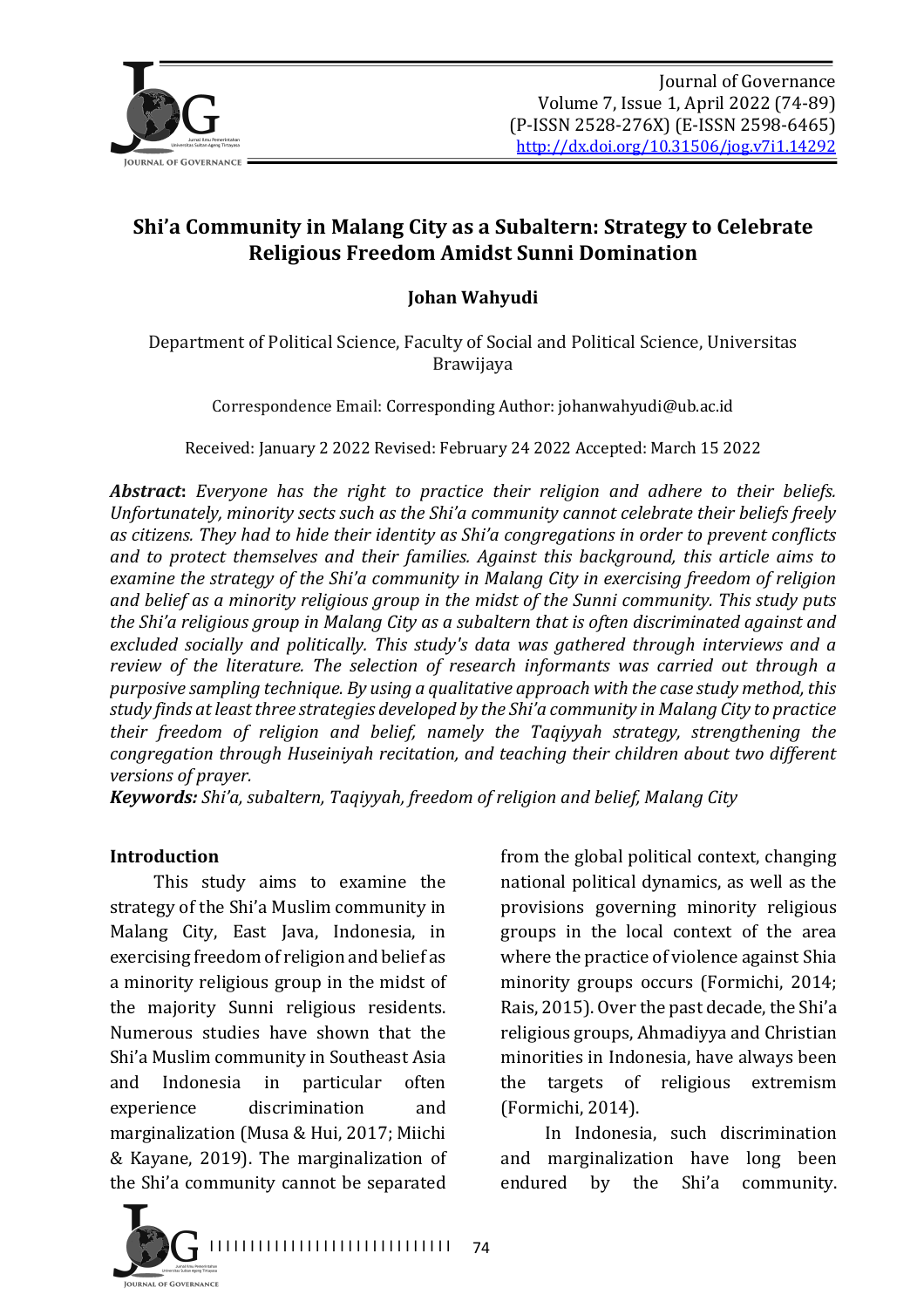Ironically, this happened systematically by both the government and civil society. The state has used the 1945 Constitution (called the *Undang-Undang Dasar* 1945) as the basis of the constitution to protect freedom of religion and belief as well as to protect all elements of society in Indonesia, including minority groups. In addition, the government has also made various efforts to protect and promote inter-religious harmony, although the results have not been satisfactory. Such attempts can be seen at least from the government's effort to build the theology of harmony since the 1970s, holding internal dialogues between religious communities, and encouraging the establishment of the Center for Religious Harmony (Pusat Kerukunan Umat Beragama) of the Ministry of Religion of the Republic of Indonesia and the Religious Harmony Forum (Forum Kerukunan Umat Beragama) in all provinces and districts or cities (Ubaidillah, 2017:12).

During the Suharto regime, historically, Shi'a Muslims were portrayed as disruptors of the country's social order (Formichi, 2014). Because of the New Order's concern about the effects of the Khomeini revolution (Sofjan, 2016), Shi'a groups were also considered part of a revolutionary movement that threatened the existence of the government. Even the Council of Indonesia Ulama (MUI), which at that time was commonly referred to as a semi-governmental institution, had issued a recommendation at the National Working Meeting on March 7, 1984 regarding an appeal for Muslims who understood *Ahlussunnah wal Jamaah*  to always raise awareness of the entry of understanding based on Shia teachings (Sofjan, 2013).

At the civil society level, the presence of the National Alliance of Anti-Shi'a (ANAS), for example, further adds to the list of groups that reject and spread negative sentiment towards the minority Shi'a groups. At first, the formation of ANAS was intended as an organized anti-Shi'a movement that made Shi'a the sole target of its campaign. According to Athian Ali, one of the founders of the *Forum Ulama Umat Indonesian* (FUUI), who later became the Chair of ANAS, the mission of forming ANAS included taking the necessary steps to prevent the spread of Shi'a and demanding the government to ban and cancel all permits from foundations, organizations, and institutions belonging to the Shi'a community (Syarif, 2018).

Apart from ANAS, another important actor that played a role in spreading anti-Shia sentiment was the Council of Young Intellectual Ulama of Indonesia (MIUMI). MIIIMI's anti-Shi'a sentiment was carried out through the information on their website, at the same time supporting the ideology of radical groups (Makin, 2017). Previously, the anti-Shi'a sentiment was carried out by the Indonesian Islamic Da'wah Council (DDII), which has been actively campaigning against Shi'a since the 1980s (Latief, 2008). The anti-Shia does not only manifest in acts of violence as experienced by the Shi'a Muslim community in Sampang (Kontras Surabaya, 2012; Dzulkarnain, 2013; Afdillah, 2013; Syarif, 2018), but also in the form of discourse expressed through seminars, book publication, and sermons filled with hatred and exclusion (Syarif et

**IQUENAL OF GOVERNANCE** 

75 | 1111111111111111111111111111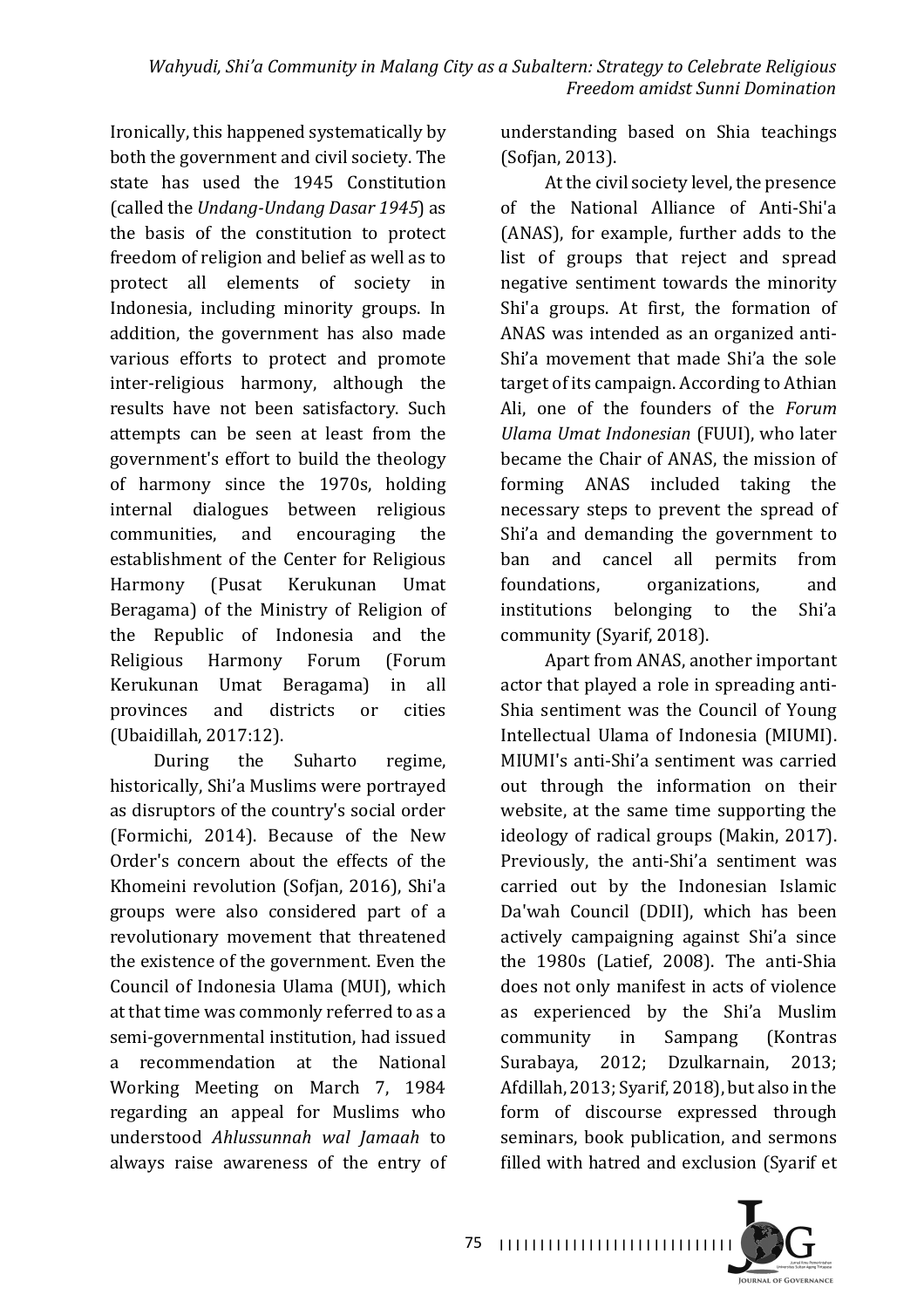#### al., 2017).

In general, Shi'a religious groups in Indonesia are categorized as subalterns, who are often discriminated against and excluded socially and politically from society. In the book *Dinamika Syiah di Indonesia* (2017) edited by Ubaidillah, it is clear how various reactions and efforts were made to prevent the development of Shia in Indonesia. Various forms of framing in anti-Shi'a activism can at least be grouped into three aspects: religious, social, and political. The essence of the anti-Shi'a framing is that first, Shi'ism is a cult and misguided; second, because Indonesia is considered a Sunni country, the presence of Shi'a is a source of conflict; third, Shi'a is a threat to the state. Unfortunately, the anti-Shi'a framing was followed by efforts to mobilize resources to block the development of Shi'a in Indonesia. The targets are individuals, institutions, and activities of Shi'a Muslim groups (Zulkifli, 2017).

This study seeks to find out how the struggle for the identity of the Shi'a religious groups in Malang City is living a social life with ideologies and beliefs that are different from the beliefs of the majority of religious groups. Furthermore, this study is expected to provide insight into the dynamics of religious and belief freedom, which, in fact, has not been freely enjoyed by all elements of society. They must hide their identities as followers of the Shi'a faith in order to prevent conflicts and to protect themselves and their families. In fact, the right to freedom of religion and belief is the right of all Indonesian citizens guaranteed by the government through the 1945 Constitution of the Republic of Indonesia (Hasim, 2012).

#### **Method**

This study used a qualitative approach with a case study method in order to acquire adequate knowledge about the object under study. Data was collected through interviews and literature studies. The selection of research informants was carried out through a purposive sampling technique. The technique of collecting data through interviews was carried out to seek information verbally related to how the followers of the Shi'a community in Malang City celebrate their freedom of religion and belief privately in the midst of the Sunni community. The informants selected in this study were Ustadz Mukhtar Lutfi as one of the administrators of the East Java Ahlul Bait Indonesia (ABI) Regional Leadership Council, Ustadz Abdillah Baabud, Chair of the East Java Ahlul Bait Indonesia (ABI) Regional Leadership Council, and Ustadzah ED as one of the family sector administrators, Indonesian Muslimah Ahlulbait National Leaders (MAI). Meanwhile, a documentation study was conducted to determine available data regarding the dynamics of the Shi'a group in various regions. Data analysis was carried out by means of descriptive-qualitative. This study is significant in presenting the struggle of the Shi'a minority group to maintain its existence amid the dominance of the religious ideological discourse of the majority group. The data from this study were then analyzed using descriptive techniques and an interactive analysis model, which consists of four flows of activities: data collection, data reduction, data presentation, and drawing conclusions.

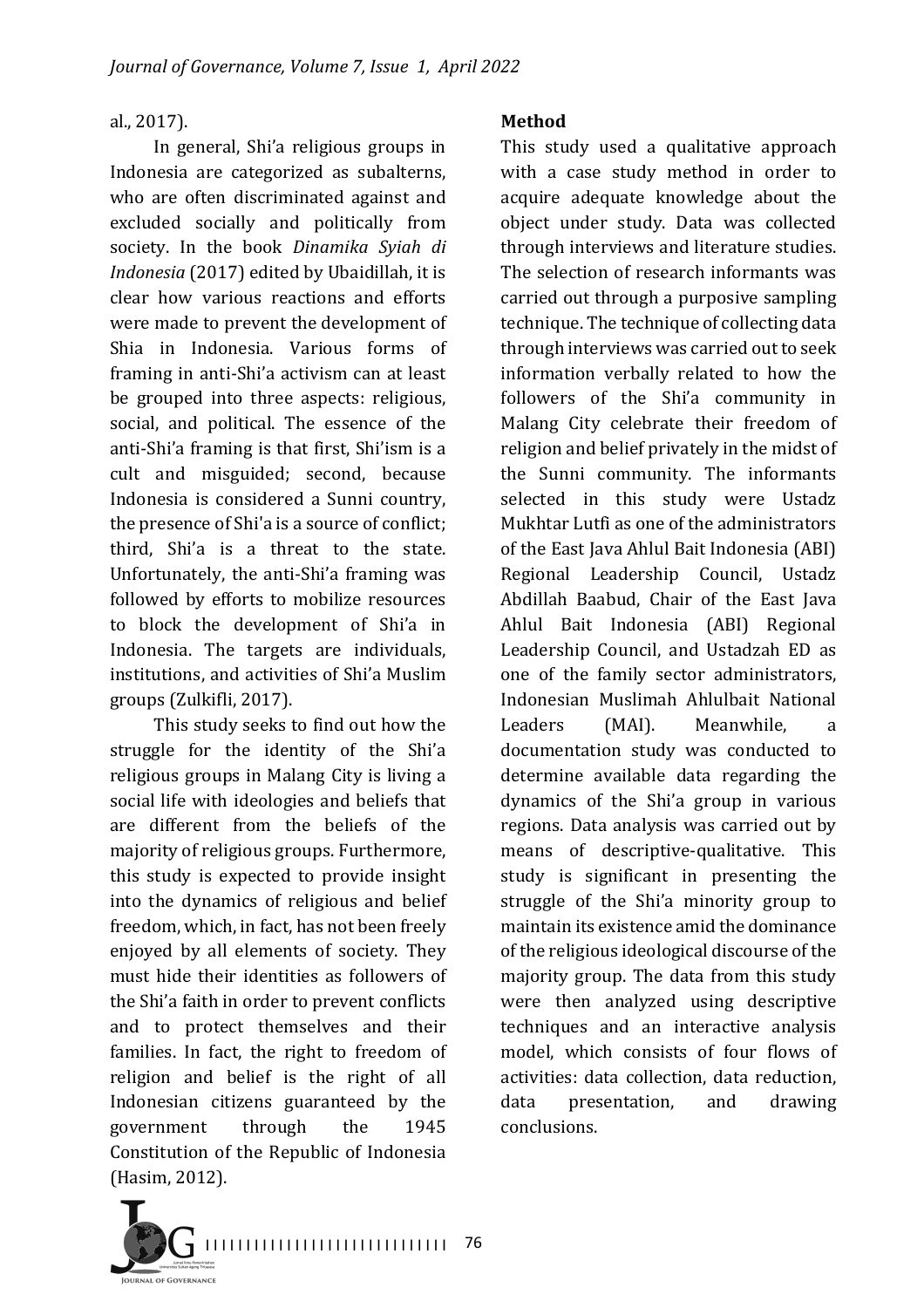### **Result and Discussion** Subaltern and the Struggle for **Existence**

In order to examine how the Shi'a community struggles for existence, this study places the Shi'a religious community in Malang as subaltern*.* Literally, subaltern is often defined as subordinate. Antonio Gramsci initially introduced the term philosophically when talking about the inferior group moved by the power of the mainstream, especially the state. The subaltern referred to in this context is the farmer group (Morton, 2008; Widayanti, 2009). By Spivak (1988), this concept was later developed and re-offered in relation to postcolonial studies, which tried to explain the relationship of identity, which was never neutral. According to Spivak, there is always a position in the construction of identity that involves social relations between the dominant and the dominated. In any social context, there are always unequal relationships related to issues of gender, social class, ethnicity, religion, and also age groups, which means one group does not have equal access to another. As further explained by Spivak  $(1988)$ , the subaltern is also related to those who socially get stereotypical labels and stereotypes because of their characteristics that are considered different or outside the standards applied by society (Udasmoro, 2010). On the other hand, subalternation occurs when there are conditions of injustice (Hartiningsih and Pambudy, 2009). Borrowing from Spivak's logic, the injustice referred to can. for example, be found in those who have been excluded or even the targets of hatred by some dominant groups as a consequence of differences in religious 

ideology.

The Shi'a religious minority group is categorized as a subaltern group because it is always considered a heretical and misleading group, dangerous to national stability and is often the target of isolation, hatred, humiliation, and physical violence. Groups that are marginalized from the public sphere and unable to voice their conditions as a result of the strong hegemony of the dominant group are not far from our view. The strong ideological discourse of the dominant group makes subaltern communities like Shi'a experience hardship in celebrating freedom of religion and belief in the public sphere and are always in a subordinate position (Wahyudi, 2015). The practice of marginalization and subalternation usually manifests itself in a complex form, such as in a state of being able to speak but no one wants to listen (War'i, 2016). Even if someone listens, it does not automatically mean that the existence of the Shi'a group can be openly accepted by the dominant social groups. Syarif's study results (2018) against one of the Shi'a groups in Indonesia, namely the Indonesian Association of the Jamaah Ahlul Bait (IJABI), found that although the legality of IJABI has been recognized by the state, Sunni groups still consider the existence of Shi'a a threat to society.

The concept of the subaltern was applied in this study by contextualizing it in the narrative of religious identity. The conception of subaltern is also used to analyze the struggle of the Shi'a Muslim group in Malang City to maintain its existence. The Shi'a Muslim group in Malang City does not experience the same treatment as the Shi'a community in

I I I I I I I I I I I I I I I I I I I I I I I I I I I I I 77

**IQUENAL OF GOVERNANCE**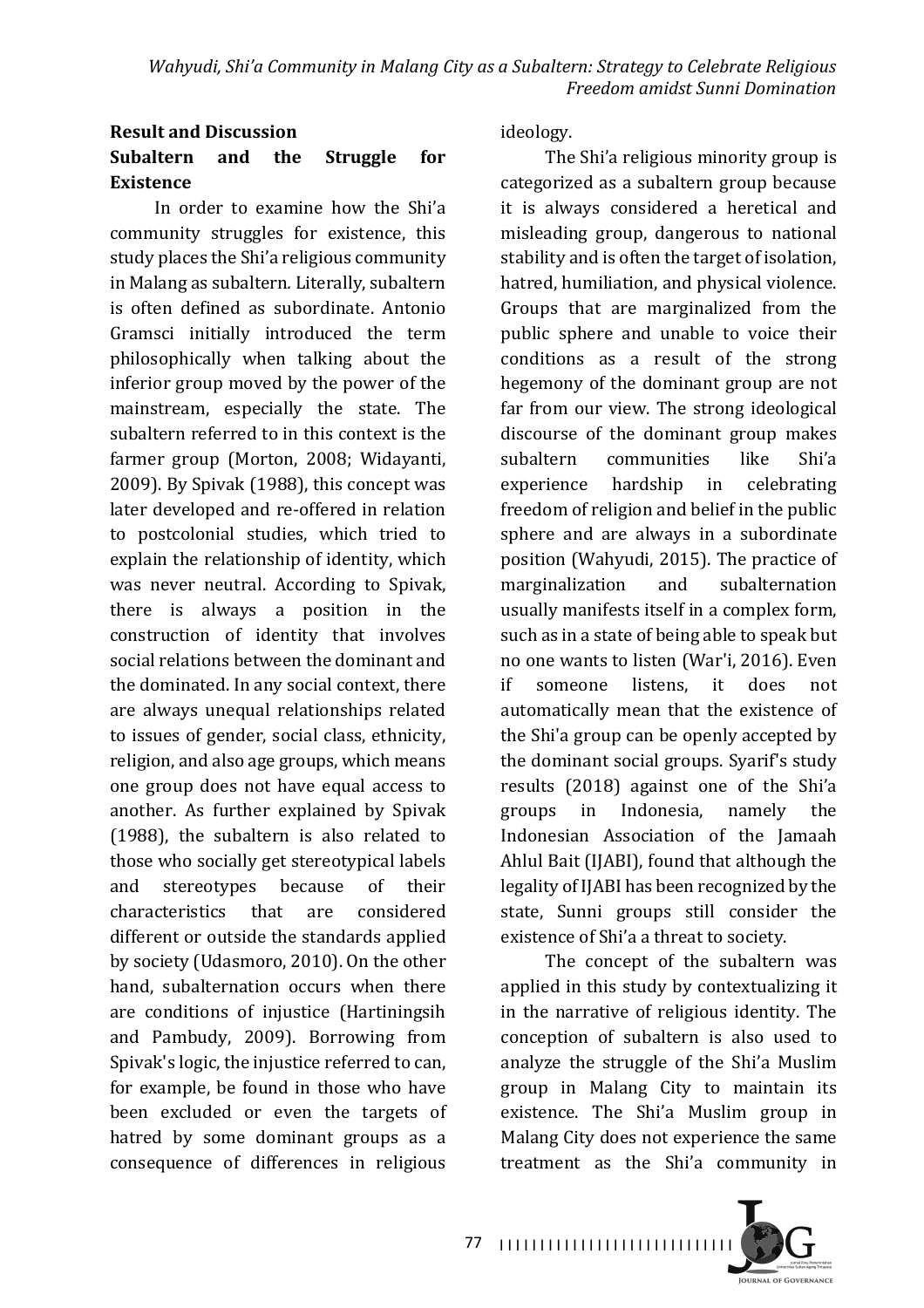Sampang. However, they do not dare to openly celebrate their freedom and religious practices. The Shia community chooses to carry out a variety of strategies so that the organization is still able to maintain its existence. Therefore, this study understands the Shi'a Muslim group as a *subaltern*. Furthermore, this study also uses several concepts relevant to identity politics.

### **Defining Religious Freedom or Belief**

Freedom of religion and belief is a fundamental right for every human being. According to the International Covenant on Civil and Political Rights (ICCPR), the European Convention on Human Rights (ECHR), the American Convention on Human Rights (ACHR), and the Concluding Document of the Vienna Meeting of Representatives of the CSCE Participating States, at least eight elements become the normative core of human rights to freedom of religion and belief.From the eight elements, there are two important things that are considered relevant to the discussion here; (1) *internal freedom*, where everyone has the right to freedom of thought, conscience, and religion (including the freedom of everyone to own, adhere to, defend, or change religions or beliefs); and (2) *external freedom*, where everyone has freedom, either individually or collectively (Lindholm, et al., 2010).

According to the normative framework above, freedom of religion or belief is the most important human right. Therefore, international legal instruments guarantee these basic rights for every citizen (OHCHR, 2000). Meanwhile, religious freedom is defined as a person's or group of people's fundamental rights

guaranteed by the constitution and international law to believe, adhere to, and even change religions and beliefs, defend them, and practice them individually or collectively in a private space or in public (M Djafar, 2020).Although later independence was understood as the freedom to celebrate freedom of religion and belief in the private and public spheres, the fact is that freedom of religion and belief is only enjoyed and celebrated freely by adherents of the majority religious ideology. Meanwhile, minority religious communities celebrate their freedom in private spaces.

In fact, legal guarantees of freedom to practice worship or religious manifestations are guaranteed by the constitution and laws in force in Indonesia as well as various international instruments. In the constitution of the Republic of Indonesia, the right to worship is guaranteed through Article 29 Paragraph 2, which reads: "The state *guarantees the freedom of every citizen to embrace his or her own religion and to worship according to his or her religion and belief.*" In 2000, amendments to the constitution again reinforced the guarantee of the right to worship in Article 28E (1) of the 1945 Constitution, which states that "*Everyone has the right to embrace a religion and worship according to his religion, choose education and teaching, choose a job, choose citizenship, choose a place to live in the territory of the country, and leave it and have the right to* return" (Yonesta in Djafar, et al., 2016). Although freedom of religion and belief is guaranteed by the constitution, the Shi'a Muslim community of Malang City is still afraid of expressing this constitutional right freely and prefers to have the

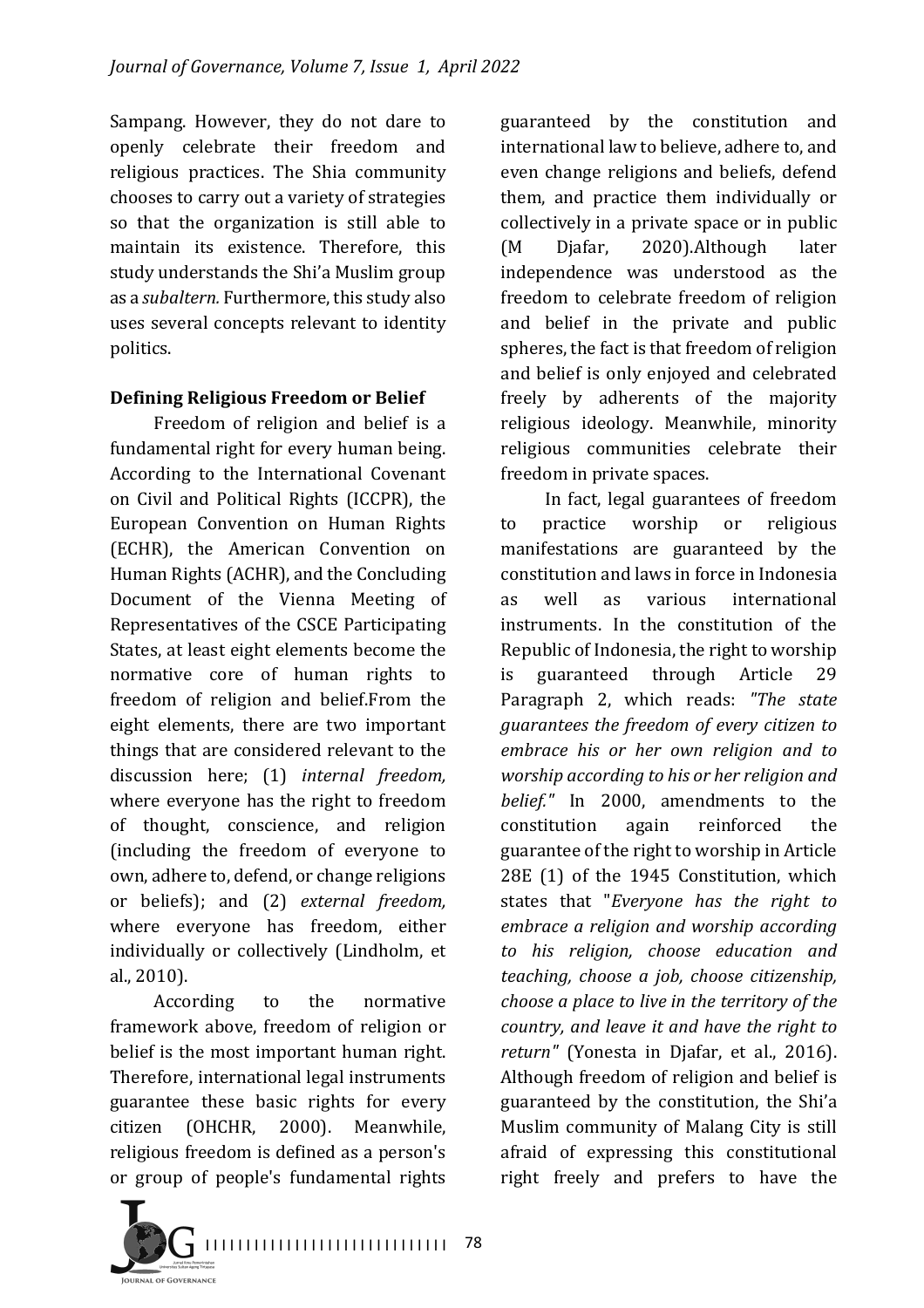strategy of secretly celebrating their beliefs in a private space.

### **Understanding Shi'a through Tracking Theological Confession**

In fact, there are Shi'a communities throughout the Islamic world, and there is not a single Islamic country that defines Shi'a as a heretical sect. Their freedom to perform pilgrimage and umrah to Mecca and Medina shows that they are considered part of the Muslim community. In addition, as evidenced by their participation in the Organization of the Islamic Conference (OIC), Rabithah Al-'Alam Al-Islami, the Organization of the Islamic World Parliaments (PUIC), Majma 'Taqrib, Tajammu' Ulama 'Al-Muslimin, and the Declaration of Makkah 14-August 15, 2012 at the Extraordinary OIC Summit in the City of Makkah Al Mukarramah, is authentic proof that they are considered an inseparable part of Islam. Furthermore, the affirmation that the Shi'a community is part of Islam can be found in various declarations of world Muslim scholars, such as the Amman Declaration, the Makkah Declaration, and the Fatwa of Al-Azhar Al-Syarif. Several scholars of Ahlus Sunnah and Al-Azhar shaykhs, such as Shaykh Mahmud Saltut, Shaykh Muhammad Al-Ghazali, and Shaykh Abu Zahrah, and countless other great scholars of Ahlus Sunnah, clearly state that Shi'a is a part of Islam and the brother of Ahlus Sunnah. Shi'a Islamic kingdoms, such as the Fatimid dynasty, Idrisiyyah, Buwahyi, and even the Shi'a Islamic kingdoms in the archipelago, such as Perlak, have also become an inseparable part of the history of Islamic civilization (TIM ABI, 2012).

Historically, the Shi'a Fatimid

dynasty was the founder of Al-Azhar, which is the oldest and most prominent Islamic university in the Islamic world. On the other hand, since the beginning of the entry of Islam into Indonesia, it has been accompanied by the existence of Shi'a. This is, for example, recognized by national historians in various books of Indonesian national history, namely a number of Shi'a traditions, such as the ark, Saman dance, and *Suro*, as an integral part of the culture and identity of the Indonesian nation. In Indonesian *pesantren*, several books by Shi'a scholars, such as Al-Syaukani's Nayl Al-Awthar, Al-Syaukani's Subûl Al-Salam, and Al-Shan'ani's are also being taught. At the same time, there are numerous scholars of interpretation, such as *Fiqih*, *Kalam, Nahwu,*  and *Sharaf,* who are referred to by scholars of Ahlus Sunnah and vice versa. In Shi'a, the traditions narrated by Ahlus Sunnah are called muwatstsaqah, as mentioned in the book Al-Mîzân fî Al-Tafsir Al-Qur'ân by Allamah Tabathaba'i (TIM ABI, 2012).

Meanwhile, in the Indonesian context, for example, in the 2007 intermadzhab approach declaration held in Bogor, representatives of NU and Muhammadiyah agreed to have Shi'a as one of the schools of thought in Islam. KH Hasyim Muzadi, who at that time was the Chair of the PBNU and at the same time was Indonesia's representative in the Amman Declaration in 2005, and KH Said Agil Siradi (the current Chairman of the PBNU), mentioned Shi'a as part of Islamic teachings, the same as Sunni teachings. The view of Muhammadiyah is also the same. This was reflected by some of its important figures, such as Din Syamsuddin (former chairman of PP Muhammadiyah),

**JOURNAL OF GOVERNANCE**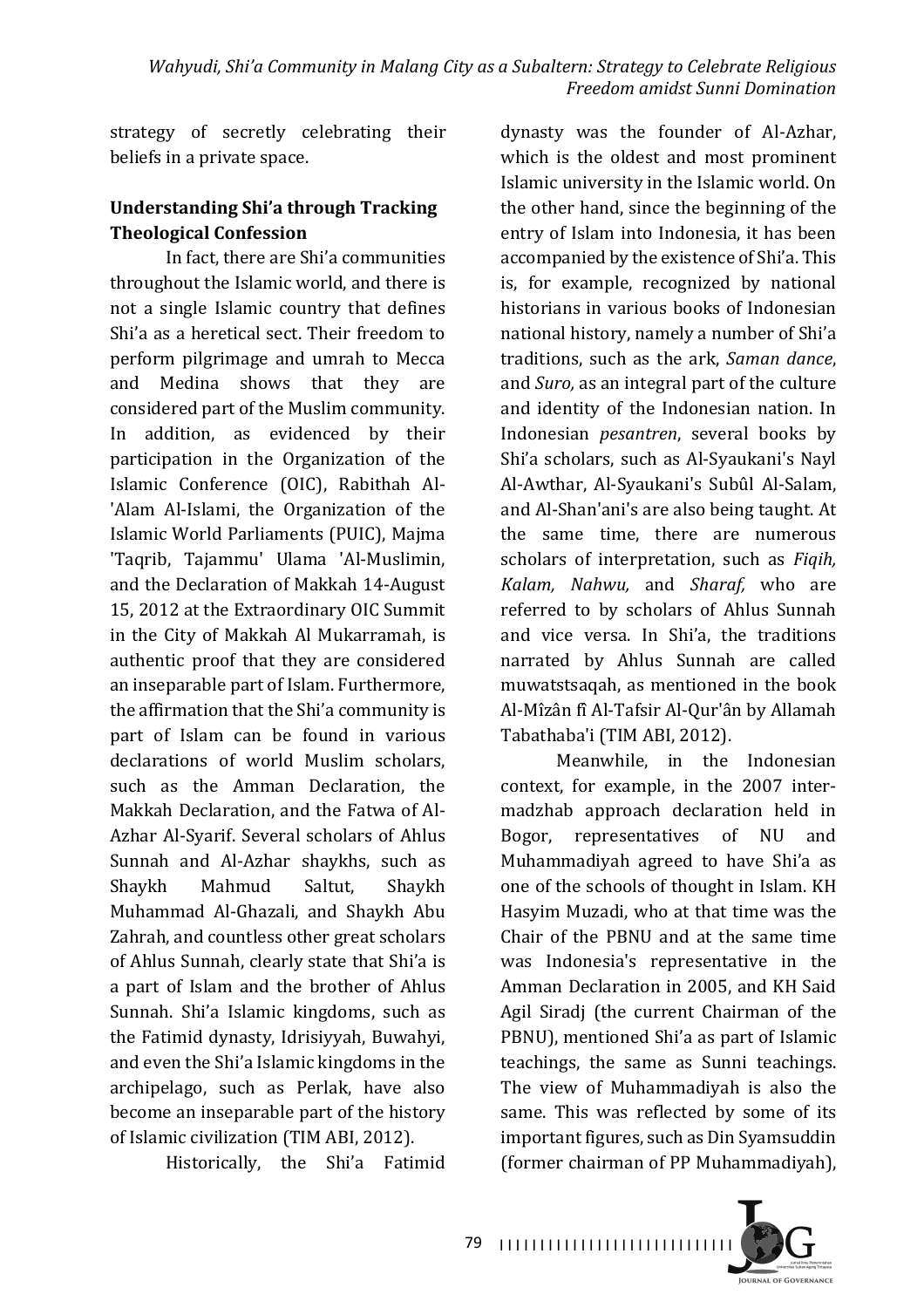who said there was no difference between Sunni and Shia. Amien Rais, also a former chairman of PP Muhammadiyah, viewed that Sunnis and Shia were legitimate schools of thought in Islam. Another former chairman of PP Muhammadiyah, Ahmad Syafii Maarif, specifically said that Shi'a should be considered as the fifth mazhab within Islam (Al Hadar, 2015). Thus, the theological existence of Shi'a is basically no problem, and it is a part of Islam. Nevertheless, in the context of freedom and belief in Indonesia, the Shi'a school remains a polemic and even the target of misdirection, propaganda, etc. The existence of the Shi'a group is recognized by several Islamic religious institutions in Indonesia but not by others. This stems from the concern that the Shi'a sect is growing in Indonesia due to its longstanding tradition (Ubaidillah, 2017). In addition, the anti-Shi'ism factor on the basis of stigma-based religion (Syarif et al., 2017), which has often been carried out by groups opposing the presence of the Shi'a, also perpetuates anti-Shia propaganda.

### The Overview of Shi'a Community in **Malang City**

This chapter will describe the profile of the Shi'a Muslim community in Malang City, East Java, since this group was present and how the dynamics of this group's existence in Malang City changed. This chapter also presents the profiles of the Shi'a community in the other districts in East Java as a comparison to get different strategies in exercising freedom of religion and belief as a minority community. As it is known, the existence of Shi'a ideology and doctrine in Malang is closely related to the establishment of YAPI (Al Ma'hadul Islami Education

Foundation) in Bangil, Pasuruan City. The development of Shi'a understanding and teachings in Malang was also supported by the existence of Habib Husein Al Habsyi's son-in in Malang City. Shi'a followers expand, especially in areas where Arab descent dominates in terms of numbers, although the residents of this Arab village also have heterogeneity in terms of sects, such as Salafi, Wahabi, Shi'a and Sunni. As for the profession, the Shi'a followers who prefer to be called Ahlul Bait have various professions, such as businessmen, civil servants, and others. But in their daily lives, they don't reveal their identity as Shi'a followers and choose to practice taqiyah. The taqiyah they do is more about how to convey the truth based on the ability of those who receive it (Ulum  $&$ Siswoyo in Ubaidillah (ed.), 2017).

At least two organizations that serve as forums for Shi'a groups to maintain their existence as well as become common homes for many of their followers. The two organizations, namely the Indonesian Shi'a Community (Ahlulbait Indonesia/ABI) and the All-Indonesian Assembly of Ahl al-Bayt Association (Ikatan Jamaah Ahlul Bait Indonesia/IJABI). According to the records of the Ministry of Religious Affairs of Malang City, the organizations that became a forum for Shi'a groups such as ABI and IJABI were initially less active in East Java, especially in Malang. IJABI's inactivity is more due to internal factors. Meanwhile, the ABI organizational structure in Malang Raya (Malang City and Malang Regency) has officially been formed since 2015. However, the Indonesian Shi'a Community (Ahlulbait Indonesia/ABI) Malang City as a mass organization engaged in the field of 

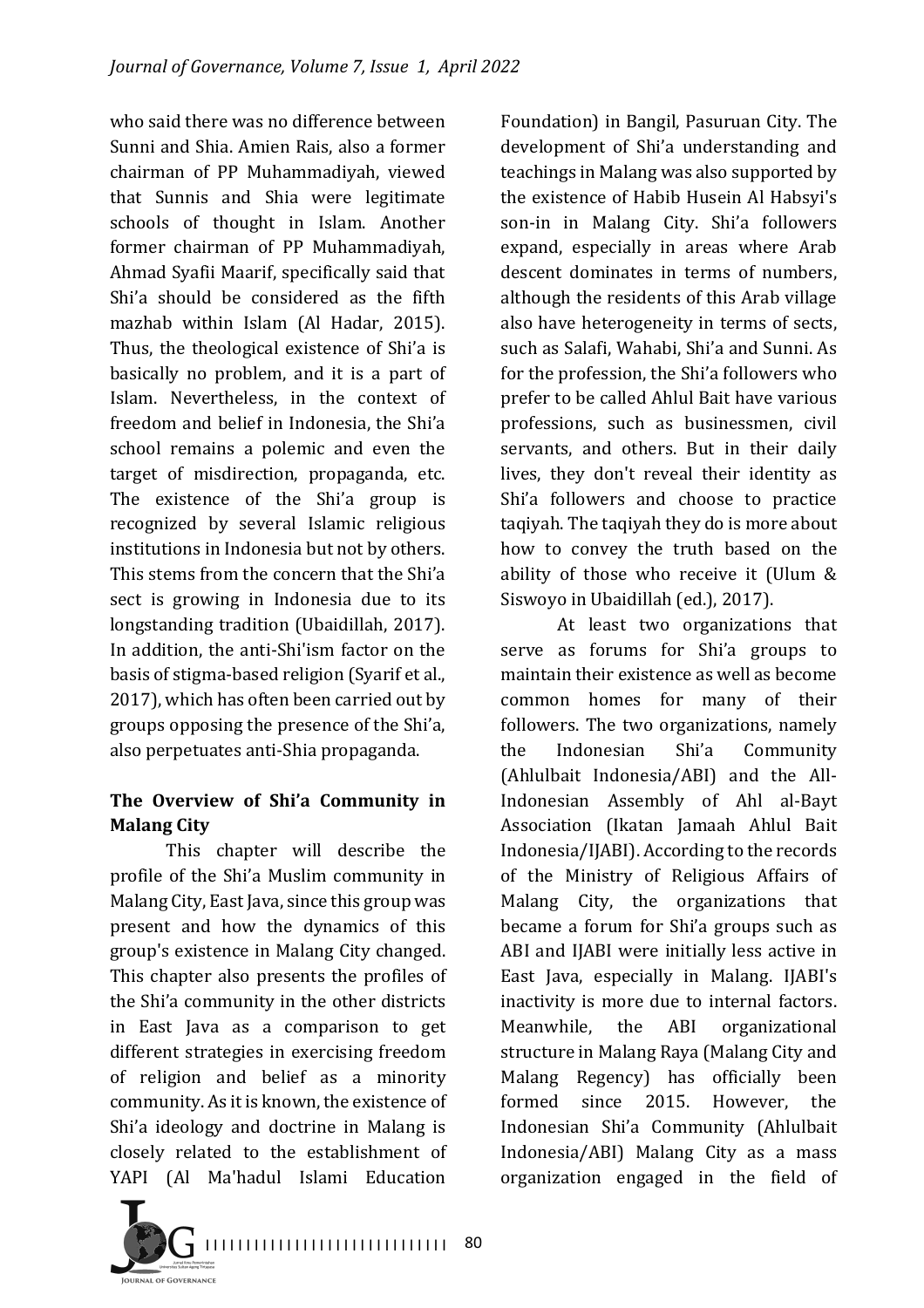da'wah, studies, social, cultural, and Islamic economics has only been legally recognized after being registered with the National Unity and Politics Agency of Malang City with a registered certificate (SKT) number 01.00.00/034/D.IV.1/III/2016 dated 29 March 2016 as well as the recommendation of the Ministry of Religious Affairs number Dt.II.II.II.II.2/PW.08/271/2015\_22.12.201 5 and 220/10/LK HAL/VI/2017 9.06.2017 with the management, namely Muhammad Choiruman as chairman and Agus Merdeka as the secretary of Ahlulbait Indonesia Malang City.

Meanwhile, at the East Java Province level, ABI has been established since 2010, and the first East Java chairman was Ustadz Mukhtar Lutfi. After that, the management of the East Java Regional/Provincial Leadership Councils of ABI was led by Ustadz Abdillah Baabud, who was the grandson of Habib Husein Al-Habsyi Bangil. As for the management of the ABI Central Executive Board, the Deputy Chairperson is held by Ustadz Ahmad Hidayat, the Secretary General is Sayyid Ali Ridho, the Deputy Secretary General is Arif Ambari, and the ABI Chairperson is Ustadz Zahir Yahya (Interview with Ustadz ML, December 30, 2020). If we look at the distribution of ABI and IJABI members in Malang Raya, it can generally be mapped that the settlements or complexes that are predominantly inhabited by Arab descent are closer to the ABI organization, while those who tend to be members of the IJABI organization are generally non-Arab Shi'a followers, although there are also those who are of Arab descent (Ulum & Siswoyo in Ubaidillah (ed.), 2017).

While in Bangil itself, which was one of the starting points for the initial spread of Shi'a in Indonesia with the presence of Habib Husein Al-Habsyi (Founder of the YAPI Bangil Islamic Boarding School), the struggle for the existence of the Shi'a group was more dynamic than what happened in Malang. At first, the Shi'a groups preached secretly and used a taqiyah face. While the object of da'wah is more exclusive to the internals of the Habaib family and those who are still related to the Habib Husein Al-Habsyi family, Meanwhile, the community around the Shi'a group uses a social approach, including through education, which has recently become an educational institution that has received a positive response from the community, such as YAPI Putra Islamic Boarding School, YAPI Putri Islamic Boarding School, Al-Abrar Kindergarten, and SDI Mutiara Ilmu. Until recently, in its development, the Shi'a group came into conflict with the Sunni community in 1993 and then in 2003 (Isya, 2018). Although conditions in Bangil are relatively unstable like in the conflict in previous years, Shi'a groups are still rejected from carrying out their religious rituals (*Merdeka.com*, 1/4/2016).

## The Political Struggle of Shi'a as **Subaltern Group in Malang City**

This chapter elucidates the political struggle of the subaltern group of the Shi'a community in Malang City in exercising their freedom of religion and belief even though it is carried out privately, like the expression of the beliefs of the Sunni majority Muslim in East Java. What are the



81 |||||||||||||||||||||||||||||||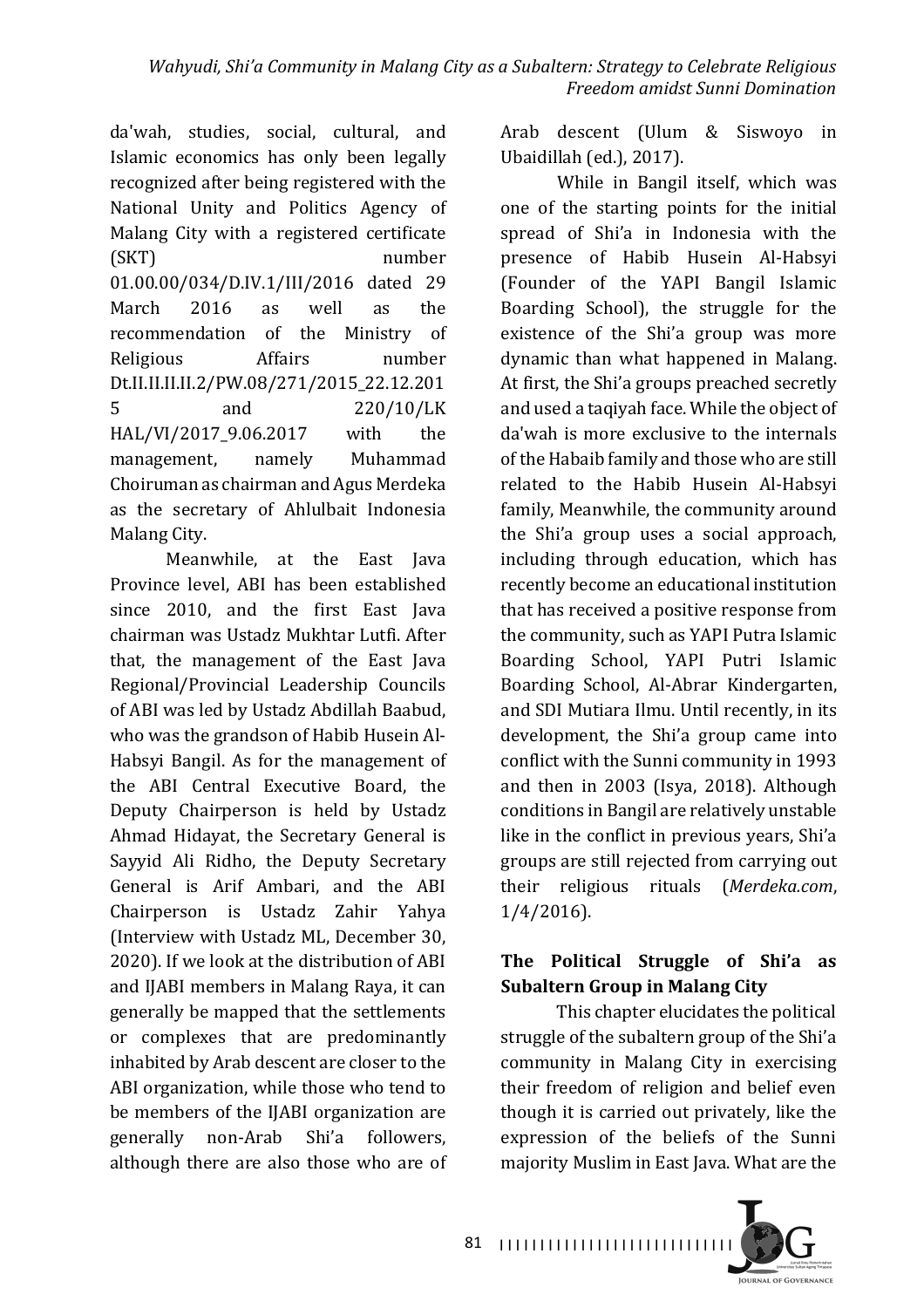strategies chosen to express their freedom and how do these choices have an impact on the sustainability of their identity among the majority of the people in the Sunni sect? Shi'a followers in general, as well as Shi'a congregations in Malang City, chose various strategies to practice and express their faith in the Sunni majority community, where most of their activities remain hidden.Some of their strategies are as follows:

#### **Taqiyyah: One Strategy, Two Functions**

Shi'a scholars divide *taqiyyah* in terms of its objectives into two parts, namely *taqiyyah makhafatiyah*: *taqiyyah*  for fear of danger, and *taqiyyah mudaratiyah: taqiyyah* that is aimed at protecting the feelings of people who are different from it in the context of maintaining good relations between families or different people to avoid slander that can upset the community and for the realization of Muslim unity (TIM ABI, 2012). According to Ayatollah Ja'far Sobhani, the Qur'an allows a Muslim to hide his belief if the consequence of such disclosure is loss of life and threat of property. *Taqiyyah* is not only justified in religion, but the need for the safety of the soul is a form of human intelligence and wisdom. At the same time, preserving honor and property and preserving life are one's religious duties. As a result, in situations where expressing one's beliefs may endanger one's life, the decision to practice taqiyyah may be justified (Sobhani, 2001).

In the history of Muslim society, Shi'a groups have often been a minority in the global Islamic community, most of whom live under regimes that are hostile to their beliefs. The only wise course that



must be taken so that they will avoid the worst risk from the authorities is to avoid expressing their faith. So, taqiyyah is basically a historical product that is supported textually and by rational evidence (Enayat, 2005). In the Indonesian context, textual and rational evidence is also used by Shi'a groups to support their *taqiyyah*  practices*.*  This cannot be separated from the position of *taqīyyah* as a very important strategy to build their identity in the context of interaction with the majority of Sunnis in Indonesia (Zulkifli, 2013). In another study, Hair (2014), for example, mentions *taqiyyah* as a communication strategy to avoid isolation from the majority and dominant society. Furthermore, Hair identified three categories of practice *taqiyyah* by Shia adherents, namely; safe looking category, the hardcore category, and the moderate category. The three categories created by Hair are more about how to standardize security in places of worship and how to standardize in identifying people who have negative sentiments towards Shi'a.

Specifically, Ustadz Mukhtar Lutfy explained that *taqiyyah* does not mean hypocrisy or part of a lie. *Taqiyyah*  is carried out when there is a threat to protect oneself and *taqiyyah*  to avoid greater difficulties so that the people are not confused. In addition, *taqiyyah* is also carried out to avoid friction with other worshipers. However, the ABI daily board is not allowed to take *taqiyah*. They are asked to always reveal their Shi'a identity and must always be ready when asked by anyone regarding their belief. Another important aspect is that the ABI daily board is also asked to always socialize with the community. According to Ustadz Mukhtar Lutfi, Imam Syafii, as one of the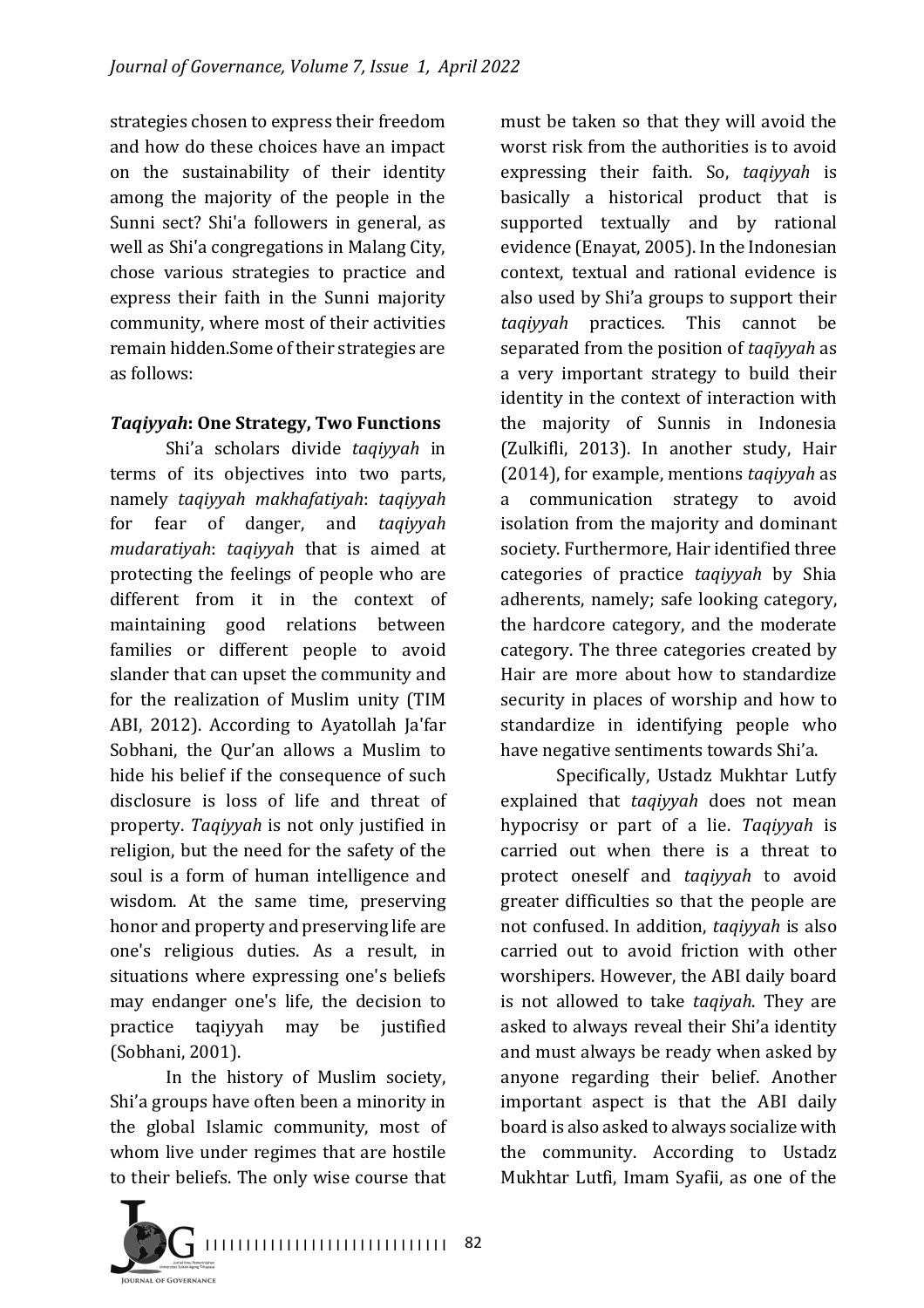priests who became a figure of the Sunni group, is very close to the Shi'a, especially in cultural aspects such as istighosah, tawasul, grave pilgrimages, and others (Interview,  $30/12/2020$ ). Therefore, taqiyah is often perceived as negative, but actually is not in fact. *Taqiyah* has a dual function, which can be a strategy for the Shi'a group to maintain its existence.

Strengthening Ustadz Mukhtar Lutfi's explanation, Chairman of East Java Regional/Provincial Leadership Councils of ABI Habib Abdillah Baabud stated that the *taqiyyah* is currently less relevant for Shi'a citizens in their relationships with other groups. This is because the massive wave of digitalisation and information technology has caused everything to become more open. Everyone can find out what the Ahlulbait congregation is doing and can access reading sources about Shi'a. Shi'a and Sunnis are different only in the aspect of the belief in the divine caliphate. Khilafah ilahiyyah means that the leaders of mankind from the time of the prophet Adam to the Day of Resurrection are all chosen by Allah. Rejection of Shi'a ideology has at least two causes; Shi'a teachings are not fully understood and, secondly; flood of slander due to a lack of literacy (Interview with Ustadz Abdillah Baabud, 21/2/2021).

Currently, jamaah ahlulbait no longer cover up their beliefs because, in addition to being recognized by the state, various accusations against them are also countered through written clarification in the form of manifestos. The final views and beliefs of Ahlulbait on various issues and phenomena, both domestic and global, are clearly conveyed in the manifesto. With the presence of the manifesto, the ABI

organization in particular has publicly declared its identity, so that concerns and prejudices based on suspicion and hatred of Ahlulbait people in Indonesia are no longer relevant (Dewan Syura Ahlulbait Indonesia, 2019). On the other hand, although some Ahlulbait leaders are often invited in their capacity as preachers at numerous religious events, they never preach the Shi'a teachings they believe in. Because amidst many attacks of slander and hoaxes against Shia beliefs, the preachers from ABI have never touched on the religious content they conveyed related to Shi'a teachings. The preachers talk more about morals and general issues that are universally believed in Islam, both by Sunnis and Shi'a (Interview with Ustadz Abdillah Baabud, 21/2/2021).

## **Strengthening Jamaah through Activities in Huseiniyah**

*Huseiniyah* is a term used to refer to schools or centers of religious studies in Iran, where Iranian graduate students usually start their activities by establishing a kind of *Huseiniyah*, or study clubs, which intensively study the thoughts of *Khomeini, Shariati, Murtadha Mutahhari, Husein Thabataba'i, Mullah*  Sadra, and others (Sofian, 2013). According to Assegaf (2012), *Huseiniyah* is technically a term that refers to a place where the Shi'a community gathers to hold religious ceremonies or rituals. This place is distinguished by mosques that have a higher level of sacredness than *Huseiniyah*. This is intended to maintain the sanctity of the mosque, while *Huseiniyah* resembles a room whose sacred level is not as high as a mosque, according to the Shi'a fiqh. In the Indonesian context, almost every Shi'a

**IQUENAL OF GOVERNANCE**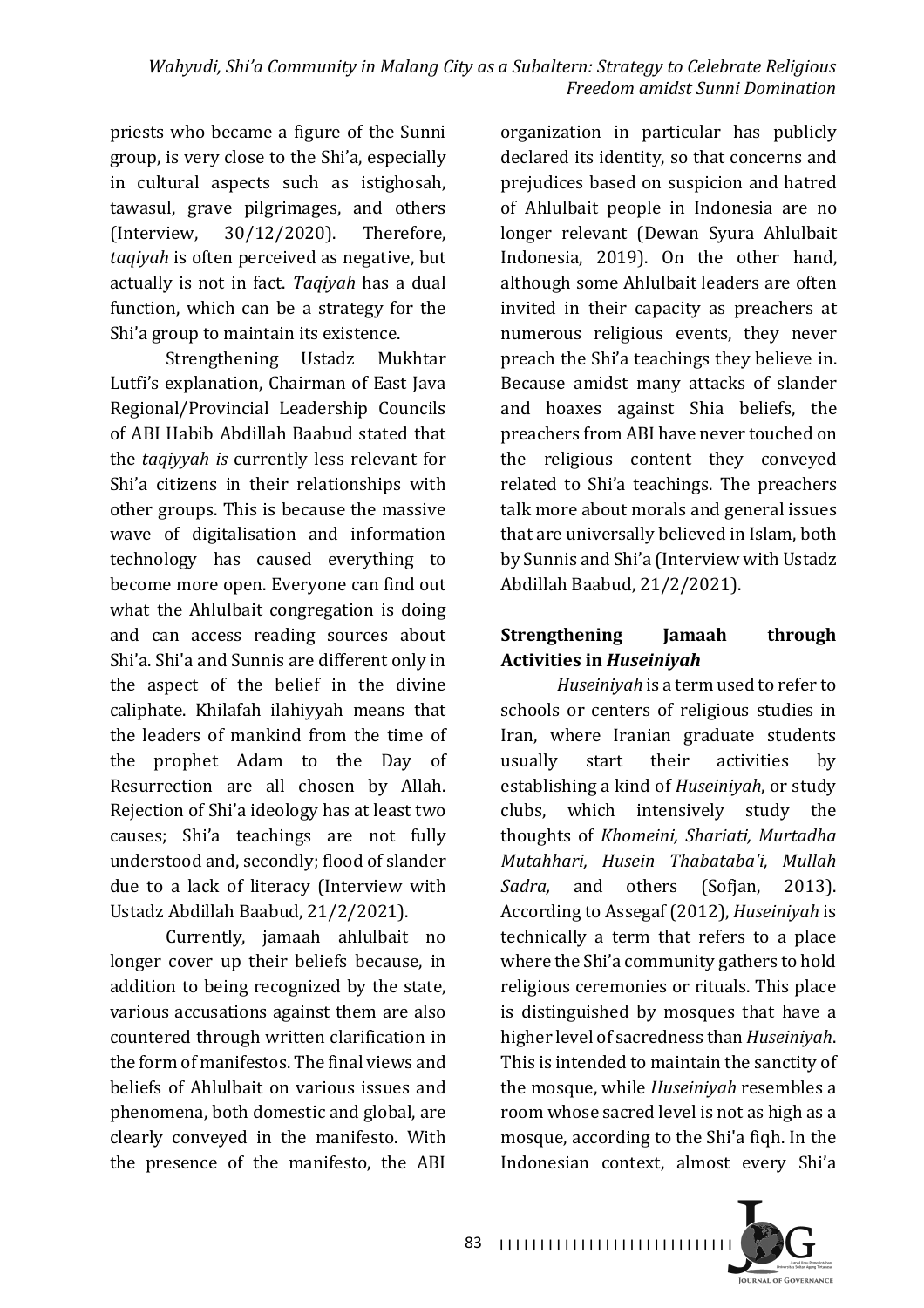foundation has their own center for organizing activities, such as those used for daily Islamic teaching.

The name *Huseinivah* is taken from the name of one of the imams in the Shi'a faith, Imam Husein. From the descendants of the prophet Muhammad SAW to the Mahdi, the one who is often commemorated is Imam Husein. According to Sholikhin (2009), Husein became the most important imam for the Shi'a community after the tragedy in Kufa. Meanwhile, in Islamic history, the Kufa event is known as an unlucky event in which Husein died tragically at the hands of the troops of Yazid bin Mu'awiyah, the ruler of the Umayyads based in Damascus. Husein's death was seen as proof that his struggle was in order to fight injustice and uphold justice for the people of Kufa.

*Huseiniyah* is also owned by the Shi'a community of Malang city. The recitation that is routinely carried out by the DPD ABI Malang City management has been relatively well-managed, so that there is a general recitation, a special recitation for mothers called Fatimiah (this is similar to what is in Muhammadiyah called Aisyiah), the OASIS (Organization of Students), there are young women called Zainabiyyah, and a madrasah diniyah (Madin) specifically for children (Interview with Ustadz Mukhtar Lutfi,  $30/12/2020$ ). Each activity has its own theme. However, similar to the majelis taklim often carried out by the Sunni community, the spirit of activities in *Huseiniyah* are also carried out to strengthen the foundation of belief of the Shi'a community.

In the case of Shi'a in Malang City, *Huseiniyah* also means a gathering place for Shi'a congregants to strengthen the



aqidah for their congregation in a housing project whose developer is one of the Shi'a members. Although the housing is intended for the public, there are also those who come from other religions, such as Christianity and Hinduism, who also have houses in the housing complex. There are two house plots prepared for the sake of strengthening the faith of the Shi'a community of Malang City. According to Ustadz Abdillah Baabud, *Huseiniyah* is a kind of multi-purpose building that is used for various activities, such as meetings, study, worship, tadarrus, celebrating religious holidays, anniversaries, birthdays of the prophet and the priest, even social activities (Interview, 21/2/2021).

*Huseinivah* has become a place as well as an effort to localize themselves so that the Ahlulbait people can carry out all their activities calmly. Although it must be admitted that the internal activities of Ahlulbait are centralized in *Huseiniyah*. Because various differences in terms of worship between Sunni and Shi'a congregations will have the potential to trigger misunderstandings for both of them if the ahlulbait congregation performs the Shi'a version of worship in public mosques or places of worship that are dominated by congregations from the Sunni community. *Huseiniyah* is one of the strategic choices that can be carried out by the Malang City Shi'a group in carrying out their religious rituals. So far, the choice of this strategy is still relatively safe for the Shi'a community in their relationship with Sunni groups in Malang City and East Java. This means that by localizing oneself in *Huseiniyah*, the potential for misunderstanding between Sunni and Shi'a Muslims can be relatively minimized.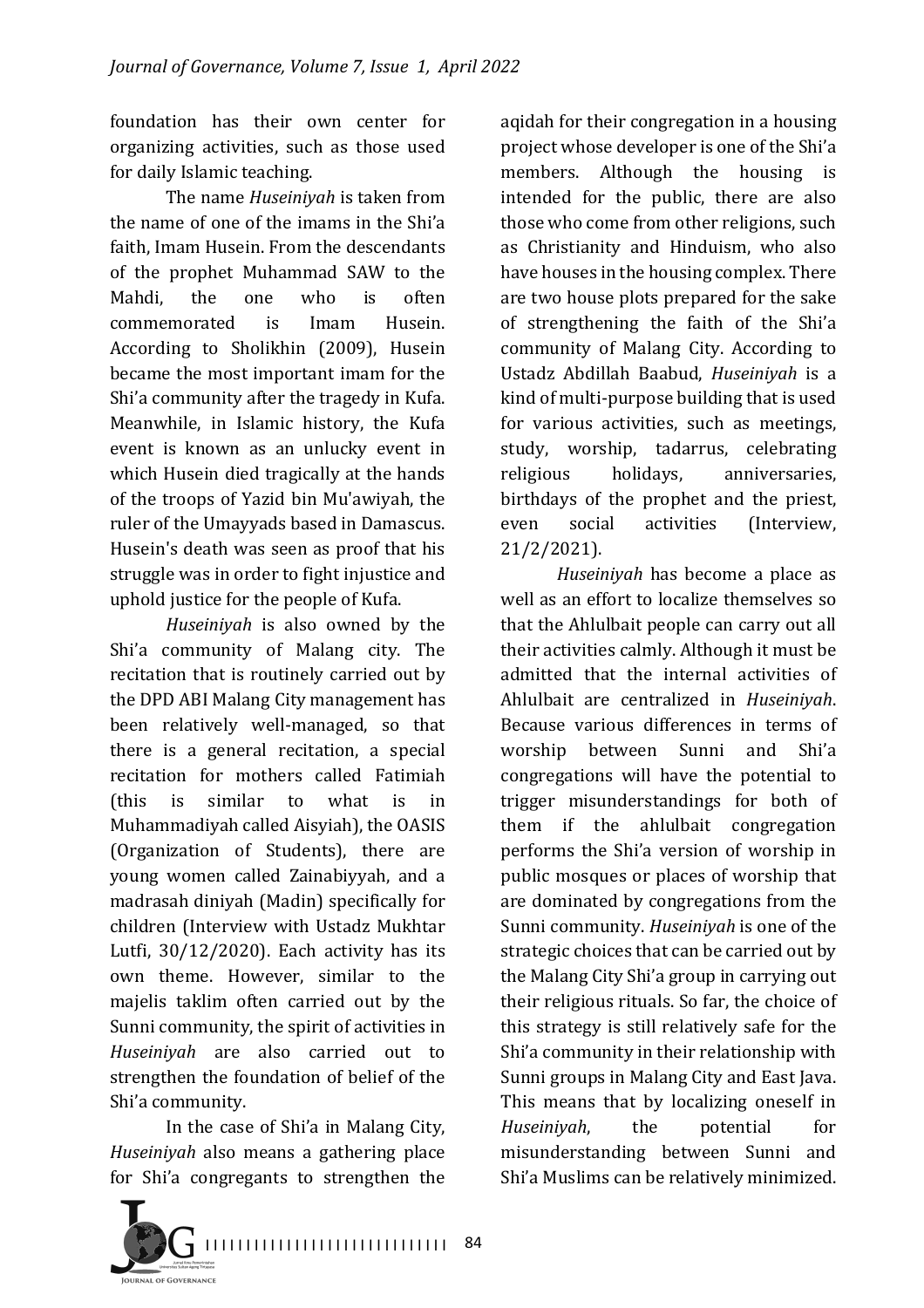## Teaching Children Two Versions of **Prayer**

As children of Shi'a followers, they will feel and find many differences between what their parents believe and teach at home and what the teacher teaches at school. Therefore, one of the ways that Shi'a groups carry out their expressions of belief is to teach two versions of prayer to their children. This is done in a forum called Madrasah Diniyah (MADIN), which is specifically for children. This forum was carried out as an anticipatory step for their children so that they would not become victims of *bullying* at school due to differences in prayer methods with the majority of students who have Sunni beliefs. According to Ustadz Mukhtar Lutfi, this was done as part of an effort to prepare children of Shi'a beliefs to be able to adapt to conditions in the environment outside their community (Interview with Ustadz Mukhtar Lutfi, 30/12/2020).

Furthermore, Ustadz Mukhtar said that one of the lessons taught in madrasah diniyah is how to interact outside the Shi'a community. So that children can know when to pray in the way that is in school (externally) by praying at home (internal). This is taught in order to anticipate any friction that might occur if their children practice prayer rituals that are different from those commonly practiced in schools. Meanwhile, at the same time, the children did not really understand that there are theological differences in Islam which have consequences for the understanding of fiqh that is believed by each school (religious sect) in Islam. Another important point is that the Shi'a community is a minority group within a

minority. So far, the Shi'a community is still experiencing stereotypes and stigmatization in the form of misdirection and disbelief (Sofjan, 2016), which often has an impact on physical attacks on Shi'a residents. That is why Shi'a children are taught strategies to carry out the teachings that their parents believe are taught in the madrasah diniyah (Interview with Ustadz Mukhtar Lutfi, 30/12/2020).

According to Ustadzah ED, the National Leader of Muslimah Ahlulbait Indonesia, madrasah diniyah is basically a need for parents from Ahlulbait circles to teach their children the teachings of Ahlulbait, especially about stories, messages, and the wealth of prayers that are intended for Ahlulbait children. It also includes how to interact with other children who are outside of Ahlulbait so that tolerance is maintained. Departing from these needs, the madrasah diniyah for *Ahlulbait* children was formed. In terms of implementation time, it varies between regions depending on the situation and needs. Because not all parents have the ability to teach and have in-depth knowledge related to *Ahlulbait*  teachings. On that basis, Muslimah Ahlulbait then prepares the guidance, materials, to conduct training for MADIN'S teachers. The establishment of madrasah diniyah of Ahlulbait, although it is not in the form of a formal school like schools in general, this MADIN is still made neat with the existence of a management structure and a principal of the school (Interview with Ustadzah ED, 23/2/2021).

Referring to Ustadzah ED, in madrasah diniyah of Ahlulbait there are five materials taught, namely; Al-Qur'an, Morals, Fiqh (mazhab ahlulbait), History,

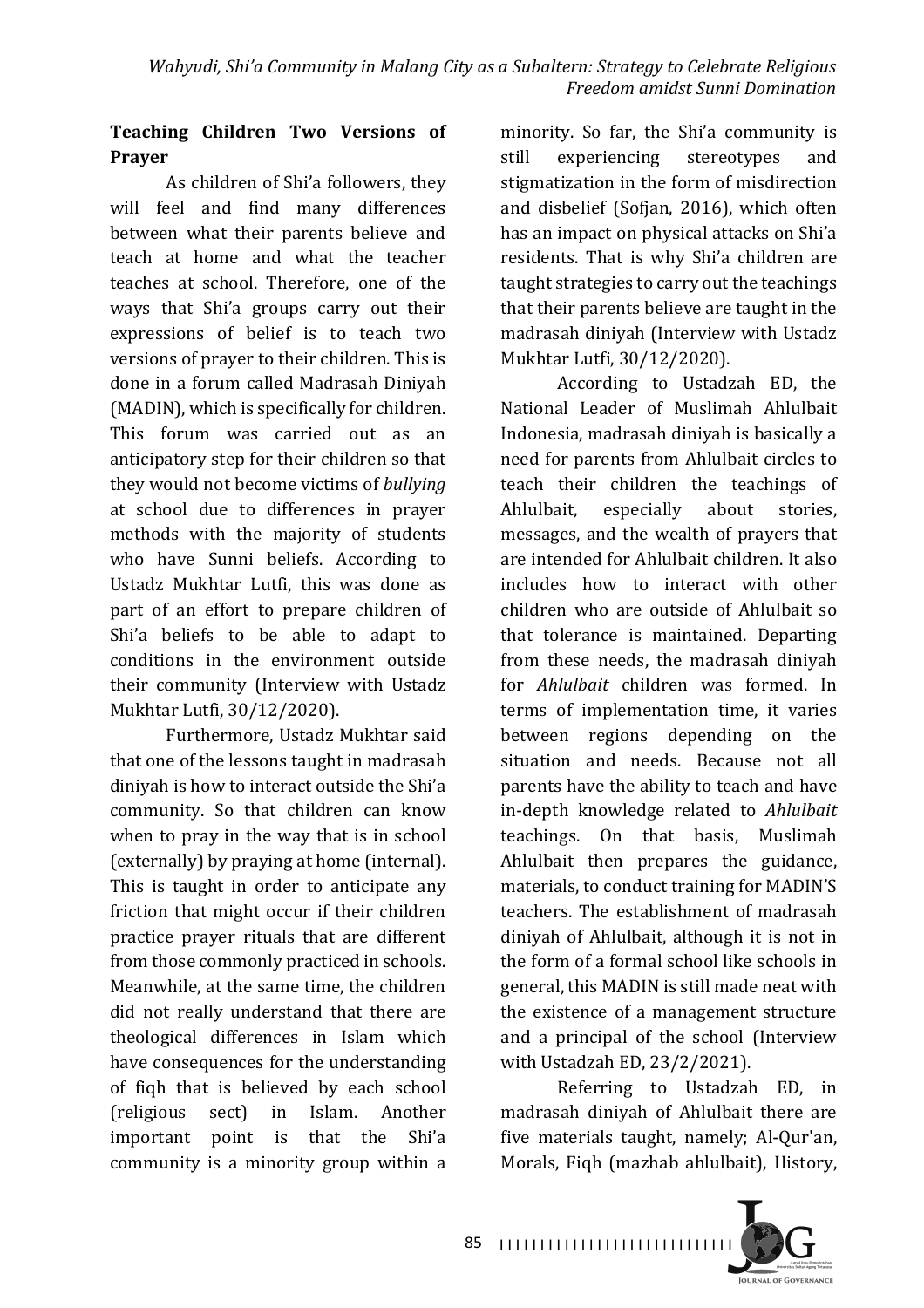and Aqidah (which, for example, does not stop only at prophecy, but there are additions to Imamat). In the context of teaching children, it is not done doctrinally but starts with the concept of critical thinking. Ahlulbait children in aqidah have been invited to think and ask questions about God through observation and looking at sensory examples according to their level, from pre-level (ages  $4-5$  years in kindergarten) to the sixth level (children around the age of  $11-13$  years). The teaching is not only about God, the understanding of the prophet is also taught through this MADIN. According to the ahlulbait, the prophet isn't just a messenger of God who is taken for granted. They also question why the prophet was sent and how important it is for an Imam to be a leader after the prophet died (Interview, 23/2/2021).

Particularly in the aspect of prayer, for example, ahlulbait children do receive instruction so that they can adapt to their school environment in order to avoid potential friction for the realization of tolerance between fellow children of the nation, because many ahlulbait children also go to public schools. Thus, basically, the existence of MADIN for the families of the Shi'a group is a means to strengthen the ideology of Ahlulbait as well as a strategy for celebrating freedom of religion and belief for the children of Ahlulbait. As ahlulbait followers, ABI administrators provide various ways for their children to adapt to their surroundings, including teaching the ahlulbait version of prayer and the version outside the ahlulbait environment.

#### **Conclusion**

Freedom of religion and belief is a human right that is owned by every person and group, including the Shi'a minority religious group in Malang City. The Shi'a community in Malang City celebrates their freedom privately. They must work out a strategy by hiding their identity as followers of the Shi'a faith in order to prevent conflicts and maintain the safety of themselves and their families. As a subaltern group that is prone to discrimination and social exclusion, the Shi'a religious group in Malang City carries out various strategies in order to maintain their religious identity. There are several strategies implemented by the Shi'a religious group in Malang City, including; *Taqiyyah*, strengthening the congregation through activities in *Huseiniyah,*  and teaching their children two versions of prayer (a version of prayer for *Ahlulbait* followers) and a version of prayer outside the *Ahlulbait* environment. So far, the various tactics chosen by the Shi'a community of Malang City have effectively prevented discrimination. At the same time, these various tactics show that behind the practice of discrimination and subordination that often afflicts the Shi'a community lies the practice of power working through discourse, both by the state and dominant civil society groups. Hence, the state must be able to stand neutrally as a guardian of all identity groups in society. At the same time, the space for dialogue between various elements of the nation to enrich mutual understanding must also be facilitated by the state. Thus, no more identity groups feel insecure in exercising their citizenship rights.

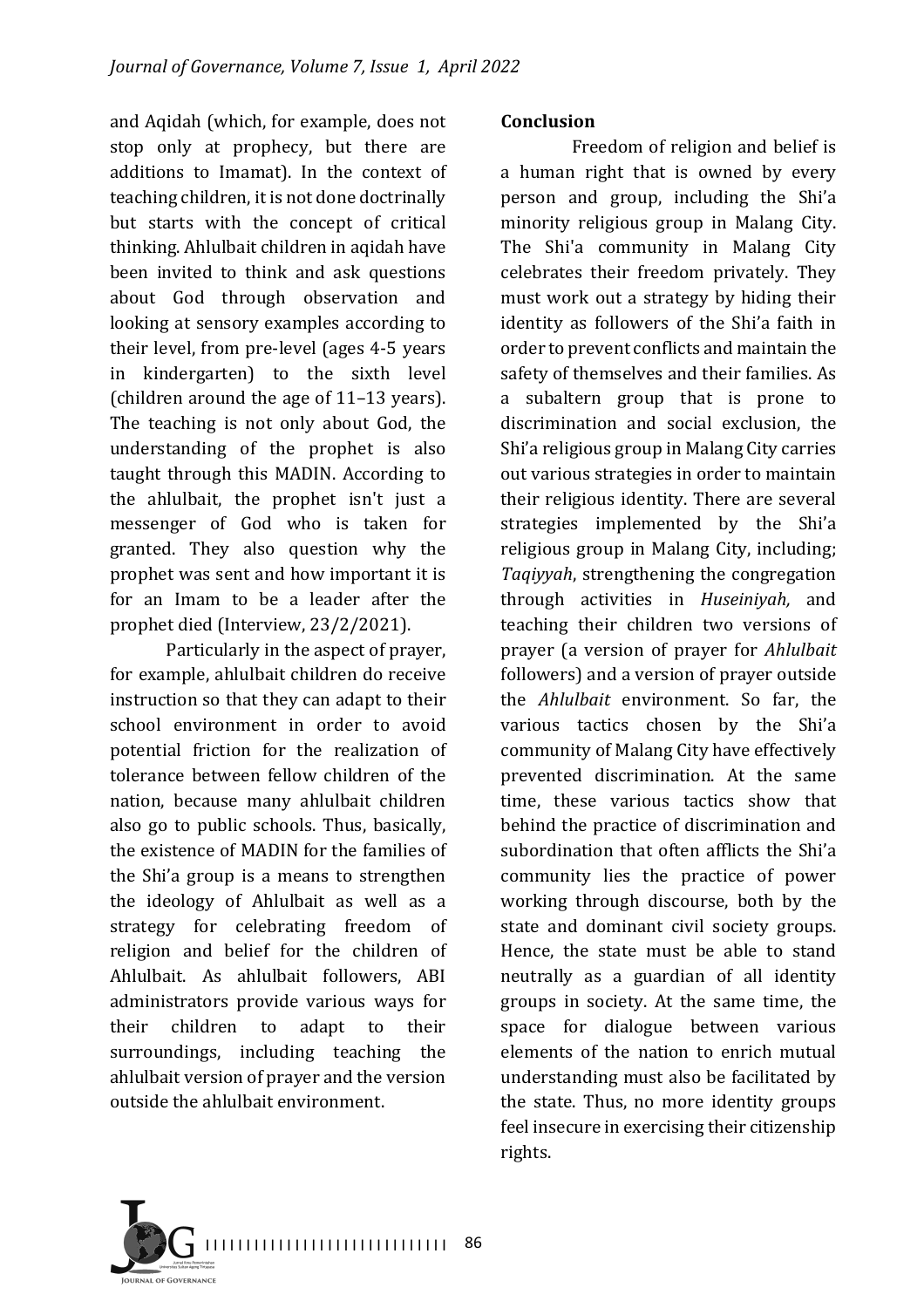### **Acknowledgments**

The author would like to express Center for Religious and Cross-Cultural Studies (CRCS), Sekolah Pascasarjana, Universitas Gadjah Mada for providing financial support for the research through the *Fellowship Kebebasan Beragama dan/atau Berkeyakinan 2020*  program. The author would also like to thank the two anonymous reviewers for their useful suggestions.

### **References**

- Afdillah, M. (2013). Dari Masjid ke Panggung Politik: Studi Kasus Peran Pemuka Agama dan Politisi dalam Konflik Kekerasan Agama antara Komunitas Sunni dan Syiah di Sampang Jawa Timur. Tesis. Program S2 Studi Agama dan Lintas Budaya, Sekolah Pascasarjana UGM Yogyakarta.
- Al Hadar, H.J. (2015). Sunni-Syiah di Indonesia: Jejak dan Peluang Rekonsiliasi. *Jurnal Maarif*, 10 (2): 106-129.
- Assegaf, U.F. (2012). "The Rise of Shi'ism in Contemporary Indonesia: Orientation and Affiliation". Master Thesis The Australian National University.
- Dewan Syura Ahlulbait Indonesia (ABI). (2019). *Manifesto ABI: Pandangan dan Sikap Resmi Ormas Islam Ahlulbait Indonesia.* Jakarta: Ahlulbait Indonesia (ABI).
- Dzulkarnain, I. (2013). "Konflik Keagamaan di Madura: Studi terhadap Kasus Konflik Syi'ah-Sunni di Sampang Madura". Makalah dipresentasikan di Seminar Nasional APSSI di Palembang, 23 April 2013.
- Enayat, H. (2005). *Modern Islamic Political*  Thought: The Response of the Shii and *Sunni Muslims* to the *Twentieth*

*Century*. New Edition. London: I.B. Tauris.

- Formichi, C. (2014). Violence, Sectarianism, and the Politics of Religion: Articulations of Anti-Shi'a Discourses in Indonesia, *Indonesia*, 98 (1): 1-27. doi: 10.1353/ind.2014.0016
- Hair, A. (2014). *Taqiyyah*, Strategi Komunikasi dalam Penghindaran Isolasi. Skripsi Program Studi Ilmu Komunikasi, FISIP Universitas Brawijaya. (Tidak Diterbitkan).
- Hartiningsih, M dan Ninuk M.P. (2009). "Membaca Gayatri Chakravorty Spivak". Accessed on 7 March 2021. Retreived from http://kunci.or.id/articles/membac a-gayatri-chakravorty-spivak/.
- Hasim, M. (2012). Syiah: Sejarah Timbul dan Perkembangannya di Indonesia. *Jurnal Analisa,* 19 (02): 147-158. DOI: https://doi.org/10.18784/analisa.v 19i2.162
- Isya, M.A. (2018). Pendidikan dan Konflik (Potret Konflik Sunni-Syiah dan Imbasnya Terhadap Pendidikan di Bangil Kabupaten Pasuruan), *PROGRESSA Journal of Islamic Religious Instruction*, 2 (1): 13-24. https://doi.org/10.32616/pgr.v2.1. 104.13-14
- Kontras Surabaya. (2012). *Laporan Investigasi dan Pemantauan Kasus Syi'ah Sampang*. KontraS Surabaya.
- Latief, H. (2008). The Identity of Shi'a Sympathizers in Contemporary Indonesia, *Journal of Indonesian Islam*, 02 (02): 300-335.
- Lindholm, T, dkk., (Eds.). (2010). *Kebebasan Beragama atau Berkeyakinan*: *Seberapa Jauh*?, (terj. Rafael Edy Bosko & M. Rifa'i Abduh). Yogyakarta: Penerbit Kanisius.

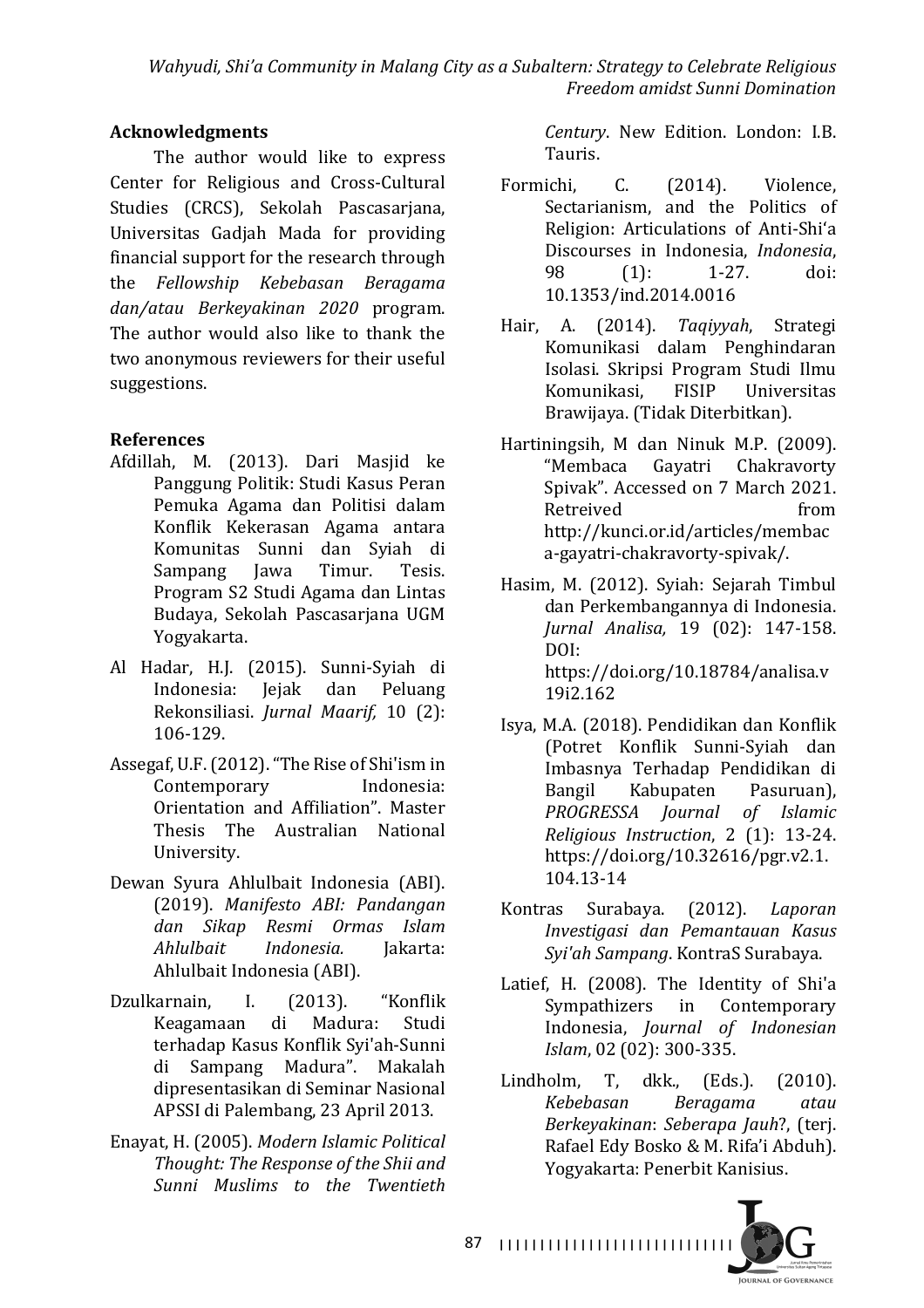- Makin, A. (2017). Homogenizing Indonesian Islam: Persecution of the Shia Group in Yogyakarta, *Studig Islamika*, 24 (1): 1-32. doi: 10.15408/sdi.v24i1.3354
- M Djafar, A. (2020). *Tawar-Menawar Kebebasan: Satu Dekade Pemantauan Kemerdekaan Beragama dan Berkeyakinan Wahid Foundation*. Jakarta: Wahid Foundation.
- M Djafar, A, dkk. (2016). *Buku Sumber Hak atas Kebebasan Beragama atau Berkeyakinan di Indonesia*. Jakarta: Wahid Foundation bekerjasama dengan TIFA Foundation.
- Merdeka. (2016). "Penyelenggara sebut haul syiah di Bangil hanya doa-doa nabi". Accessed on 31 January 2020. Retreived from https://www.merdeka.com/peristi wa/penyelenggara-sebut-haulsyiah-di-bangil-hanya-doa-doanabi.html
- Miichi, K and Kayane, Y. (2019). The Politics of Religious Pluralism in Indonesia: The Shi'a Response to the Sampang Incidents of 2011-12. *TRaNS: Trans -Regional and - National Studies of Southeast Asia*, 1– 14.

https://doi.org/10.1017/trn.2019.1 2

- Morton, S. (2008). *Gayatri Spivak: Etika, Subaltern dan Kritik Penalaran Poskolonial* (terj.). Yogyakarta: Pararaton.
- Musa, M.F. and T.B. Hui. (2017). Statebacked discrimination against Shia Muslims in Malaysia. *Critical Asian Studies*, 49 (3): 308-329. https://doi.org/10.1080/14672715. 2017.1335848
- Rais, A.I.M. (2015). Syiah, Sektarianisme, dan Geopolitik: Suatu Pengantar. *Jurnal Maarif,* 10 (2): 4-13.
- Sholikhin, M. (2009). *Misteri Bulan Suro: Perspektif Islam Jawa*. Yogyakarta: Narasi.
- Sobhani, A.J. (2001). *Doctrines of Shi'i Islam: A Compendium of Imami Beliefs and Practices* (Translated and Edited by Reza Shah-Kazemi). London: LB. Tauris in association with The Institute of Ismaili Studies.
- Sofjan, D. (2016). Minoritization & Criminalization of Shia Islam in Indonesia. *Journal of South Asian and Middle Eastern Studies,* 39 (2), 29-44. Retrieved May 9, 2021, from https://www.jstor.org/stable/10.33 428/jsoutasiamiddeas.39.2.0029
- Sofjan, D (Peny). (2013). Sejarah dan *Budaya Syiah di Asia Tenggara*. Yogyakarta: Penerbit Sekolah Pascasariana Universitas Gadiah Mada.
- Spivak, G.C. (1988). "Can the Subaltern Speak: Speculations on Widow Sacrifice", dalam Cary Nelson dan Larry Grossber (eds). *Marxism and* the Interpretation of Culture. Urbana: University of Illinois Press.
- Syarif, D dkk., (2017). "Anti Shi'ism in Indonesia: Genealogy, Development, and Methods," *Harmoni*, *Jurnal Multikultural dan Multireligius*, 16  $(1):$  24-37. https://doi.org/10.32488/harmoni. v16i1
- Syarif, D. (2018). "Contrasting Trajectories of Shi'a Emergence in Post-New Order Indonesia". *Journal of Shi'a Islamic Studies,* 11 (1-2): 99-116. doi: 10.1353/isl.2018.0007
- Tim Ahlulbait Indonesia (ABI). (2014). *Syiah Menurut Syiah*. Jakarta: Dewan Pengurus Pusat Ahlulbait Indonesia.
- Tim Ahlulbait Indonesia (ABI). (2012). *Buku Putih Mazhab Syiah: Menurut Para Ulamanya yang Muktabar.*